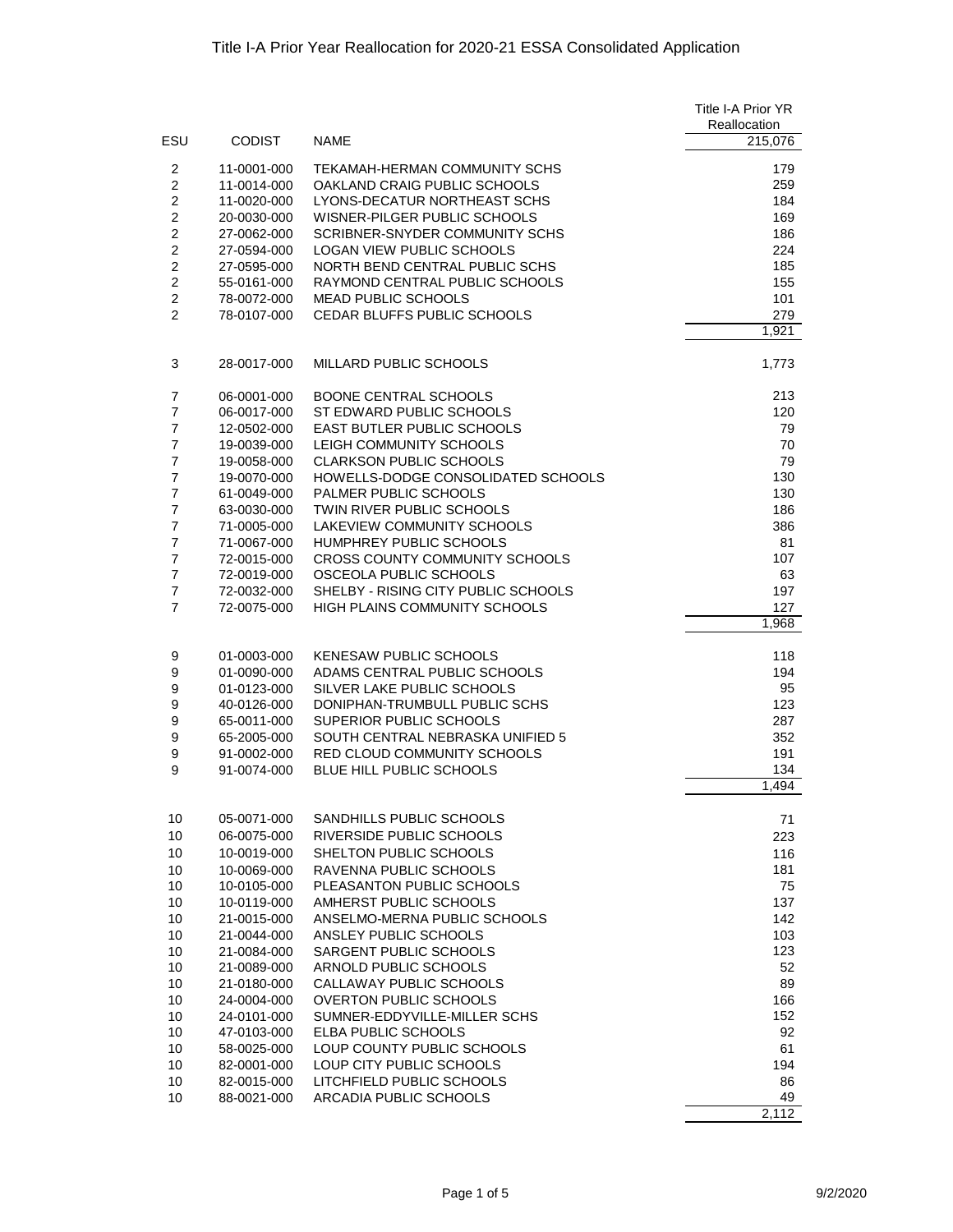| 16 | 25-0095-000                | SOUTH PLATTE PUBLIC SCHOOLS                                       | 166            |
|----|----------------------------|-------------------------------------------------------------------|----------------|
| 16 | 38-0011-000                | <b>HYANNIS AREA SCHOOLS</b>                                       | 91             |
| 16 | 46-0001-000                | MULLEN PUBLIC SCHOOLS                                             | 67             |
| 16 | 51-0006-000                | PAXTON CONSOLIDATED SCHOOLS                                       | 117            |
| 16 | 56-0007-000                | MAXWELL PUBLIC SCHOOLS                                            | 175            |
| 16 | 56-0037-000                | <b>HERSHEY PUBLIC SCHOOLS</b>                                     | 134            |
| 16 | 56-0055-000                | SUTHERLAND PUBLIC SCHOOLS                                         | 92             |
| 16 | 56-0565-000                | WALLACE PUBLIC SCH DIST 65 R                                      | 70             |
| 16 | 57-0501-000                | STAPLETON PUBLIC SCHOOLS                                          | 70             |
| 16 | 68-0020-000                | PERKINS COUNTY SCHOOLS                                            | 143            |
|    |                            |                                                                   | 1,125          |
|    | 01-0018-000                | HASTINGS PUBLIC SCHOOLS                                           | 2,961          |
|    | 02-0009-000                | NELIGH-OAKDALE SCHOOLS                                            | 233            |
|    | 02-0018-000                | ELGIN PUBLIC SCHOOLS                                              | 101            |
|    | 02-0115-000                | SUMMERLAND PUBLIC SCHOOLS                                         | 328            |
|    | 03-0500-000                | ARTHUR COUNTY SCHOOLS                                             | $\blacksquare$ |
|    | 04-0001-000                | BANNER COUNTY PUBLIC SCHOOLS                                      | 117            |
|    | 07-0006-000                | ALLIANCE PUBLIC SCHOOLS                                           | 1,049          |
|    | 07-0010-000                | HEMINGFORD PUBLIC SCHOOLS                                         | 194            |
|    | 08-0051-000                | <b>BOYD COUNTY SCHOOLS</b>                                        | 237            |
|    | 09-0010-000                | AINSWORTH COMMUNITY SCHOOLS                                       | 232            |
|    | 10-0002-000                | <b>GIBBON PUBLIC SCHOOLS</b>                                      | 388            |
|    | 10-0007-000                | <b>KEARNEY PUBLIC SCHOOLS</b>                                     | 2,167          |
|    | 10-0009-000                | ELM CREEK PUBLIC SCHOOLS                                          | 111            |
|    | 12-0056-000                | DAVID CITY PUBLIC SCHOOLS                                         | 330            |
|    | 13-0001-000                | PLATTSMOUTH COMMUNITY SCHOOLS                                     | 658            |
|    | 13-0022-000                | <b>WEEPING WATER PUBLIC SCHOOLS</b>                               | 129            |
|    | 13-0032-000                | LOUISVILLE PUBLIC SCHOOLS                                         | 124            |
|    | 13-0056-000                | CONESTOGA PUBLIC SCHOOLS                                          | 189            |
|    | 13-0097-000                | ELMWOOD-MURDOCK PUBLIC SCHOOLS                                    | 61             |
|    | 14-0008-000                | HARTINGTON NEWCASTLE PUBLIC SCHOOLS                               | 184            |
|    | 14-0045-000                | RANDOLPH PUBLIC SCHOOLS                                           | 101            |
|    | 14-0054-000                | LAUREL-CONCORD-COLERIDGE SCHOOL                                   | 200            |
|    | 14-0101-000                | WYNOT PUBLIC SCHOOLS                                              | 81             |
|    | 15-0010-000                | CHASE COUNTY SCHOOLS                                              | 243            |
|    | 15-0536-000                | WAUNETA-PALISADE PUBLIC SCHS                                      | 167            |
|    | 16-0006-000                | VALENTINE COMMUNITY SCHOOLS                                       | 318            |
|    | 16-0030-000                | CODY-KILGORE PUBLIC SCHS                                          | 119            |
|    | 17-0001-000                | SIDNEY PUBLIC SCHOOLS                                             | 610            |
|    | 17-0003-000                | LEYTON PUBLIC SCHOOLS                                             | 69             |
|    | 17-0009-000                | POTTER-DIX PUBLIC SCHOOLS                                         | 96             |
|    | 18-0002-000                | SUTTON PUBLIC SCHOOLS                                             | 162            |
|    | 18-0011-000                | HARVARD PUBLIC SCHOOLS                                            | 311            |
|    | 19-0123-000                | SCHUYLER COMMUNITY SCHOOLS<br><b>WEST POINT PUBLIC SCHOOLS</b>    | 1,882          |
|    | 20-0001-000                |                                                                   | 517            |
|    | 20-0020-000<br>21-0025-000 | BANCROFT-ROSALIE COMM SCHOOLS<br><b>BROKEN BOW PUBLIC SCHOOLS</b> | 178<br>443     |
|    | 22-0011-000                | SO SIOUX CITY COMMUNITY SCHS                                      | 3,369          |
|    | 22-0031-000                | HOMER COMMUNITY SCHOOLS                                           | 194            |
|    | 23-0002-000                | <b>CHADRON PUBLIC SCHOOLS</b>                                     | 507            |
|    | 23-0071-000                | <b>CRAWFORD PUBLIC SCHOOLS</b>                                    | 149            |
|    | 24-0001-000                | LEXINGTON PUBLIC SCHOOLS                                          | 3,609          |
|    | 24-0011-000                | COZAD COMMUNITY SCHOOLS                                           | 600            |
|    | 24-0020-000                | <b>GOTHENBURG PUBLIC SCHOOLS</b>                                  | 373            |
|    | 25-0025-000                | <b>CREEK VALLEY SCHOOLS</b>                                       | 145            |
|    | 26-0001-000                | PONCA PUBLIC SCHOOLS                                              | 95             |
|    | 26-0070-000                | ALLEN CONSOLIDATED SCHOOLS                                        | 69             |
|    | 26-0561-000                | EMERSON-HUBBARD PUBLIC SCHOOLS                                    | 286            |
|    | 27-0001-000                | FREMONT PUBLIC SCHOOLS                                            | 3,396          |
|    | 28-0001-000                | OMAHA PUBLIC SCHOOLS                                              | 84,886         |
|    | 28-0010-000                | ELKHORN PUBLIC SCHOOLS                                            | 392            |
|    | 28-0015-000                | DOUGLAS CO WEST COMMUNITY SCHS                                    | 325            |
|    | 28-0017-000                | MILLARD PUBLIC SCHOOLS                                            | 4,435          |
|    | 28-0054-000                | RALSTON PUBLIC SCHOOLS                                            | 1,751          |
|    |                            |                                                                   |                |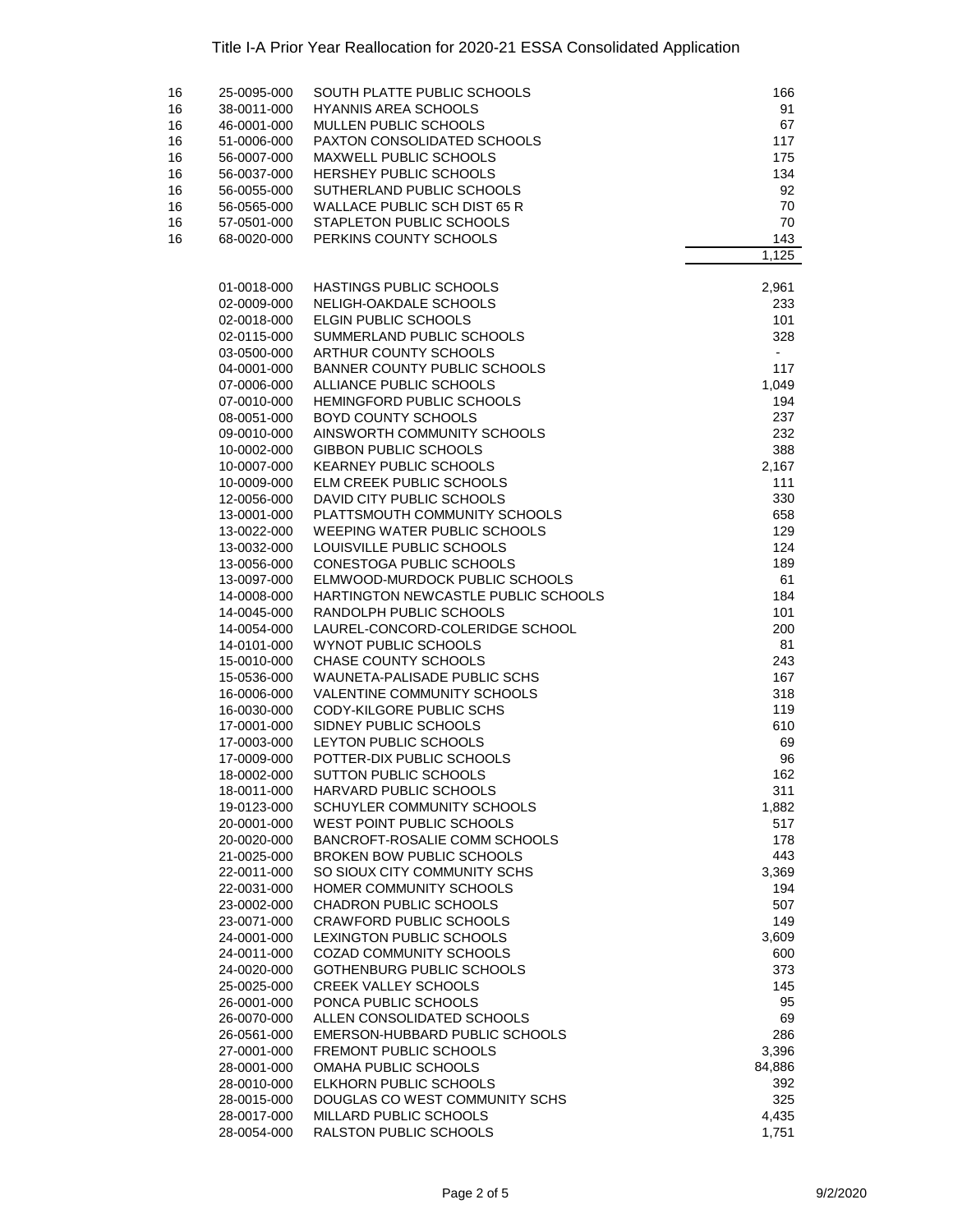| 28-0059-000 | BENNINGTON PUBLIC SCHOOLS                 | 273    |
|-------------|-------------------------------------------|--------|
| 28-0066-000 | <b>WESTSIDE COMMUNITY SCHOOLS</b>         | 1,664  |
|             |                                           |        |
| 29-0117-000 | DUNDY CO STRATTON PUBLIC SCHS             | 295    |
| 30-0001-000 | EXETER-MILLIGAN PUBLIC SCHOOLS            | 41     |
| 30-0025-000 | FILLMORE CENTRAL PUBLIC SCHS              | 349    |
| 30-0054-000 | SHICKLEY PUBLIC SCHOOLS                   | 23     |
| 31-0506-000 | <b>FRANKLIN PUBLIC SCHOOLS</b>            | 209    |
|             |                                           |        |
| 32-0046-000 | MAYWOOD PUBLIC SCHOOLS                    | 103    |
| 32-0095-000 | EUSTIS-FARNAM PUBLIC SCHOOLS              | 78     |
| 32-0125-000 | MEDICINE VALLEY PUBLIC SCHOOLS            | 72     |
| 33-0018-000 | ARAPAHOE PUBLIC SCHOOLS                   | 240    |
| 33-0021-000 | CAMBRIDGE PUBLIC SCHOOLS                  | 110    |
|             |                                           |        |
| 33-0540-000 | SOUTHERN VALLEY SCHOOLS                   | 245    |
| 34-0001-000 | SOUTHERN SCHOOL DISTRICT 1                | 302    |
| 34-0015-000 | <b>BEATRICE PUBLIC SCHOOLS</b>            | 1,296  |
| 34-0034-000 | FREEMAN PUBLIC SCHOOLS                    | 72     |
| 34-0100-000 | DILLER-ODELL PUBLIC SCHOOLS               | 59     |
|             |                                           |        |
| 35-0001-000 | <b>GARDEN COUNTY SCHOOLS</b>              | 248    |
| 36-0100-000 | <b>BURWELL PUBLIC SCHOOLS</b>             | 154    |
| 37-0030-000 | ELWOOD PUBLIC SCHOOLS                     | 114    |
| 39-0060-000 | CENTRAL VALLEY PUBLIC SCHOOLS             | 217    |
| 40-0002-000 | <b>GRAND ISLAND PUBLIC SCHOOLS</b>        | 7,869  |
|             |                                           |        |
| 40-0082-000 | NORTHWEST PUBLIC SCHOOLS                  | 429    |
| 40-0083-000 | WOOD RIVER RURAL SCHOOLS                  | 317    |
| 41-0002-000 | GILTNER PUBLIC SCHOOLS                    | 45     |
| 41-0091-000 | HAMPTON PUBLIC SCHOOL                     | 44     |
| 41-0504-000 | <b>AURORA PUBLIC SCHOOLS</b>              | 440    |
| 42-0002-000 | ALMA PUBLIC SCHOOLS                       | 180    |
|             |                                           |        |
| 43-0079-000 | HAYES CENTER PUBLIC SCHOOLS               | 110    |
| 44-0070-000 | HITCHCOCK CO SCH SYSTEM                   | 209    |
| 45-0007-000 | O'NEILL PUBLIC SCHOOLS                    | 514    |
| 45-0044-000 | <b>STUART PUBLIC SCHOOLS</b>              | 84     |
| 45-0137-000 | CHAMBERS PUBLIC SCHOOLS                   | 53     |
| 45-0239-000 | WEST HOLT PUBLIC SCHOOLS                  | 210    |
|             |                                           |        |
| 47-0001-000 | ST PAUL PUBLIC SCHOOLS                    | 239    |
| 47-0100-000 | CENTURA PUBLIC SCHOOLS                    | 201    |
| 48-0008-000 | <b>FAIRBURY PUBLIC SCHOOLS</b>            | 577    |
| 48-0300-000 | TRI COUNTY PUBLIC SCHOOLS                 | 138    |
| 48-0303-000 | <b>MERIDIAN PUBLIC SCHOOLS</b>            | 161    |
| 49-0033-000 | STERLING PUBLIC SCHOOLS                   | 69     |
|             |                                           |        |
| 49-0050-000 | JOHNSON CO CENTRAL PUBLIC SCHS            | 343    |
| 50-0001-000 | WILCOX-HILDRETH PUBLIC SCHOOLS            | 104    |
| 50-0501-000 | <b>AXTELL COMMUNITY SCHOOLS</b>           | 62     |
| 50-0503-000 | MINDEN PUBLIC SCHOOLS                     | 348    |
| 51-0001-000 | OGALLALA PUBLIC SCHOOLS                   | 655    |
|             |                                           |        |
| 52-0100-000 | KEYA PAHA COUNTY SCHOOLS                  | 68     |
| 53-0001-000 | KIMBALL PUBLIC SCHOOLS                    | 267    |
| 54-0013-000 | <b>CREIGHTON COMMUNITY PUBLIC SCHOOLS</b> | 136    |
| 54-0096-000 | <b>CROFTON COMMUNITY SCHOOLS</b>          | 147    |
| 54-0501-000 | NIOBRARA PUBLIC SCHOOLS                   | 307    |
| 54-0505-000 | SANTEE COMMUNITY SCHOOLS                  | 275    |
|             |                                           |        |
| 54-0576-000 | <b>WAUSA PUBLIC SCHOOLS</b>               | 77     |
| 54-0583-000 | <b>VERDIGRE PUBLIC SCHOOLS</b>            | 40     |
| 54-0586-000 | <b>BLOOMFIELD COMMUNITY SCHOOLS</b>       | 145    |
| 55-0001-000 | LINCOLN PUBLIC SCHOOLS                    | 26,887 |
| 55-0145-000 | <b>WAVERLY SCHOOL DISTRICT 145</b>        | 401    |
| 55-0148-000 | <b>MALCOLM PUBLIC SCHOOLS</b>             | 74     |
|             |                                           |        |
| 55-0160-000 | NORRIS SCHOOL DIST 160                    | 310    |
| 56-0001-000 | NORTH PLATTE PUBLIC SCHOOLS               | 2,827  |
| 56-0006-000 | <b>BRADY PUBLIC SCHOOLS</b>               | 89     |
| 59-0001-000 | <b>MADISON PUBLIC SCHOOLS</b>             | 480    |
| 59-0002-000 | NORFOLK PUBLIC SCHOOLS                    | 2,861  |
| 59-0005-000 | BATTLE CREEK PUBLIC SCHOOLS               | 120    |
| 59-0013-000 | NEWMAN GROVE PUBLIC SCHOOLS               | 133    |
| 59-0080-000 | ELKHORN VALLEY SCHOOLS                    | 167    |
|             |                                           |        |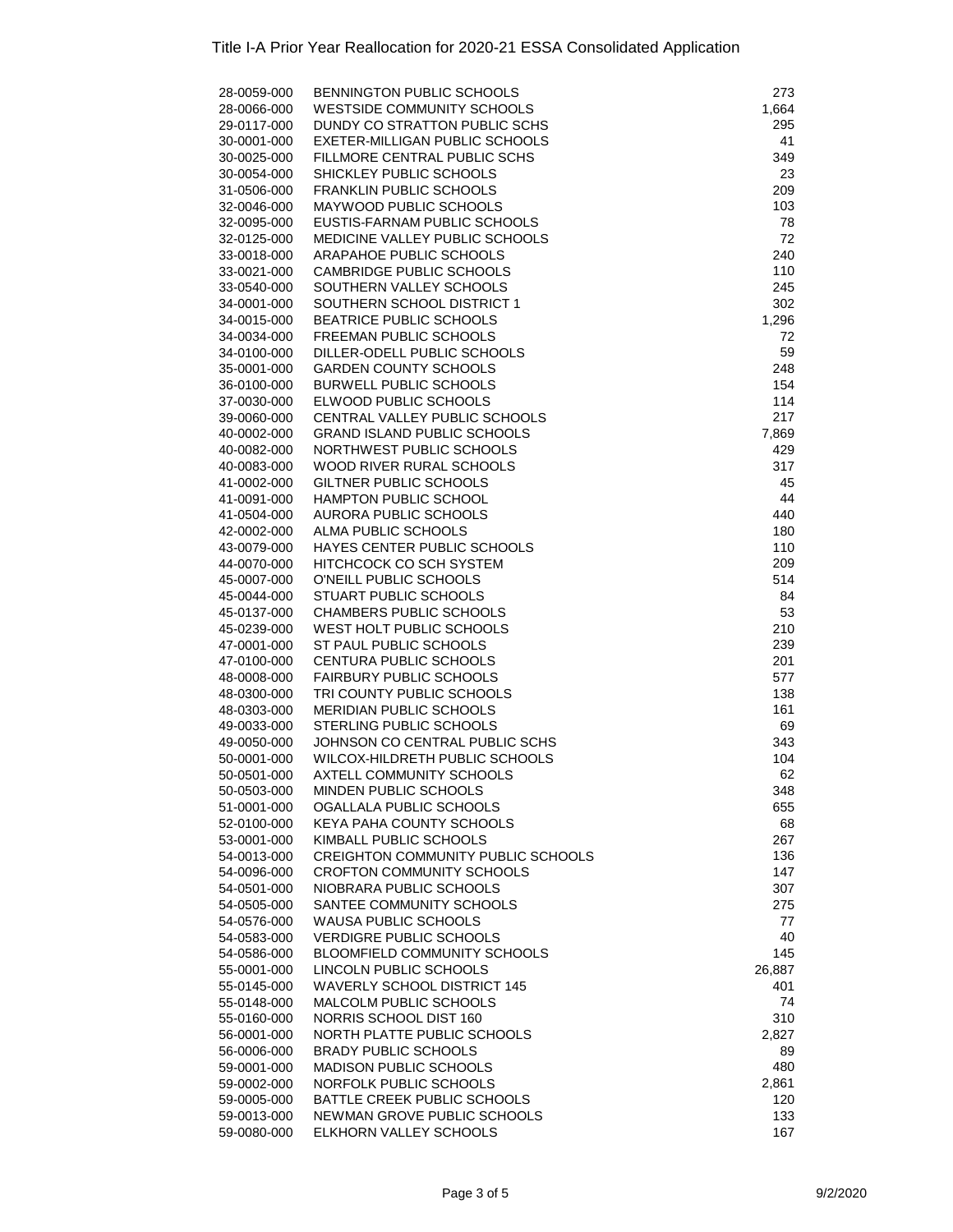| 60-0090-000                | MC PHERSON COUNTY SCHOOLS                         |            |
|----------------------------|---------------------------------------------------|------------|
| 61-0004-000                | CENTRAL CITY PUBLIC SCHOOLS                       | 373        |
| 62-0021-000                | <b>BAYARD PUBLIC SCHOOLS</b>                      | 376        |
| 62-0063-000                | <b>BRIDGEPORT PUBLIC SCHOOLS</b>                  | 288        |
| 63-0001-000                | FULLERTON PUBLIC SCHOOLS                          | 107        |
| 64-0023-000                | JOHNSON-BROCK PUBLIC SCHOOLS                      | 128        |
| 64-0029-000                | AUBURN PUBLIC SCHOOLS                             | 391        |
| 66-0027-000                | SYRACUSE-DUNBAR-AVOCA SCHOOLS                     | 198        |
| 66-0111-000                | NEBRASKA CITY PUBLIC SCHOOLS                      | 968        |
| 66-0501-000                | PALMYRA DISTRICT OR 1                             | 96         |
| 67-0001-000                | PAWNEE CITY PUBLIC SCHOOLS                        | 239        |
| 67-0069-000                | LEWISTON CONSOLIDATED SCHOOLS                     | 118        |
| 69-0044-000                | HOLDREGE PUBLIC SCHOOLS                           | 462        |
| 69-0054-000                | BERTRAND PUBLIC SCHOOLS                           | 116        |
| 69-0055-000                | LOOMIS PUBLIC SCHOOLS                             | 81         |
| 70-0002-000                | PIERCE PUBLIC SCHOOLS                             | 164        |
| 70-0005-000                | PLAINVIEW PUBLIC SCHOOLS                          | 227        |
| 70-0542-000                | OSMOND COMMUNITY SCHOOLS                          | 105        |
| 71-0001-000                | COLUMBUS PUBLIC SCHOOLS<br>MC COOK PUBLIC SCHOOLS | 1,806      |
| 73-0017-000                | SOUTHWEST PUBLIC SCHOOLS                          | 726<br>174 |
| 73-0179-000                | <b>FALLS CITY PUBLIC SCHOOLS</b>                  | 611        |
| 74-0056-000<br>74-0070-000 | HUMBOLDT TABLE ROCK STEINAUER                     | 280        |
| 75-0100-000                | ROCK COUNTY PUBLIC SCHOOLS                        | 131        |
| 76-0002-000                | <b>CRETE PUBLIC SCHOOLS</b>                       | 1,684      |
| 76-0044-000                | DORCHESTER PUBLIC SCHOOL                          | 120        |
| 76-0068-000                | <b>FRIEND PUBLIC SCHOOLS</b>                      | 76         |
| 76-0082-000                | <b>WILBER-CLATONIA PUBLIC SCHOOLS</b>             | 227        |
| 77-0001-000                | BELLEVUE PUBLIC SCHOOLS                           | 2,793      |
| 77-0027-000                | PAPILLION LA VISTA COMMUNITY SCHOOLS              | 1,290      |
| 77-0037-000                | <b>GRETNA PUBLIC SCHOOLS</b>                      | 445        |
| 77-0046-000                | SPRINGFIELD PLATTEVIEW COMMUNITY SCHOOLS          | 193        |
| 78-0001-000                | ASHLAND-GREENWOOD PUBLIC SCHS                     | 320        |
| 78-0009-000                | YUTAN PUBLIC SCHOOLS                              | 90         |
| 78-0039-000                | <b>WAHOO PUBLIC SCHOOLS</b>                       | 362        |
| 79-0002-000                | MINATARE PUBLIC SCHOOLS                           | 270        |
| 79-0011-000                | MORRILL PUBLIC SCHOOLS                            | 323        |
| 79-0016-000                | <b>GERING PUBLIC SCHOOLS</b>                      | 1,218      |
| 79-0031-000                | MITCHELL PUBLIC SCHOOLS                           | 443        |
| 79-0032-000                | <b>SCOTTSBLUFF PUBLIC SCHOOLS</b>                 | 3,436      |
| 80-0005-000                | MILFORD PUBLIC SCHOOLS                            | 158        |
| 80-0009-000                | SEWARD PUBLIC SCHOOLS                             | 377        |
| 80-0567-000                | CENTENNIAL PUBLIC SCHOOLS                         | 231        |
| 81-0003-000                | HAY SPRINGS PUBLIC SCHOOLS                        | 84         |
| 81-0010-000                | GORDON-RUSHVILLE PUBLIC SCHS                      | 592        |
| 83-0500-000                | SIOUX COUNTY PUBLIC SCHOOLS                       | 36         |
| 84-0003-000                | STANTON COMMUNITY SCHOOLS                         | 147        |
| 85-0060-000                | DESHLER PUBLIC SCHOOLS                            | 136        |
| 85-0070-000                | THAYER CENTRAL COMMUNITY SCHS                     | 193        |
| 85-2001-000                | BRUNING-DAVENPORT UNIFIED SYS                     | 83         |
| 86-0001-000                | THEDFORD PUBLIC SCHOOLS<br>PENDER PUBLIC SCHOOLS  | 96         |
| 87-0001-000<br>87-0013-000 | <b>WALTHILL PUBLIC SCHOOLS</b>                    | 203        |
|                            | UMO N HO N NATION PUBLIC SCHS                     | 646<br>976 |
| 87-0016-000<br>87-0017-000 | WINNEBAGO PUBLIC SCHOOLS DISTRICT 17              | 1,083      |
| 88-0005-000                | ORD PUBLIC SCHOOLS                                | 373        |
| 89-0001-000                | <b>BLAIR COMMUNITY SCHOOLS</b>                    | 533        |
| 89-0003-000                | FORT CALHOUN COMMUNITY SCHS                       | 103        |
| 89-0024-000                | ARLINGTON PUBLIC SCHOOLS                          | 142        |
| 90-0017-000                | WAYNE COMMUNITY SCHOOLS                           | 359        |
| 90-0560-000                | <b>WAKEFIELD PUBLIC SCHOOLS</b>                   | 326        |
| 90-0595-000                | WINSIDE PUBLIC SCHOOLS                            | 63         |
| 92-0045-000                | WHEELER CENTRAL SCHOOLS                           | 65         |
| 93-0012-000                | YORK PUBLIC SCHOOLS                               | 743        |
| 93-0083-000                | MC COOL JUNCTION PUBLIC SCHS                      | 123        |